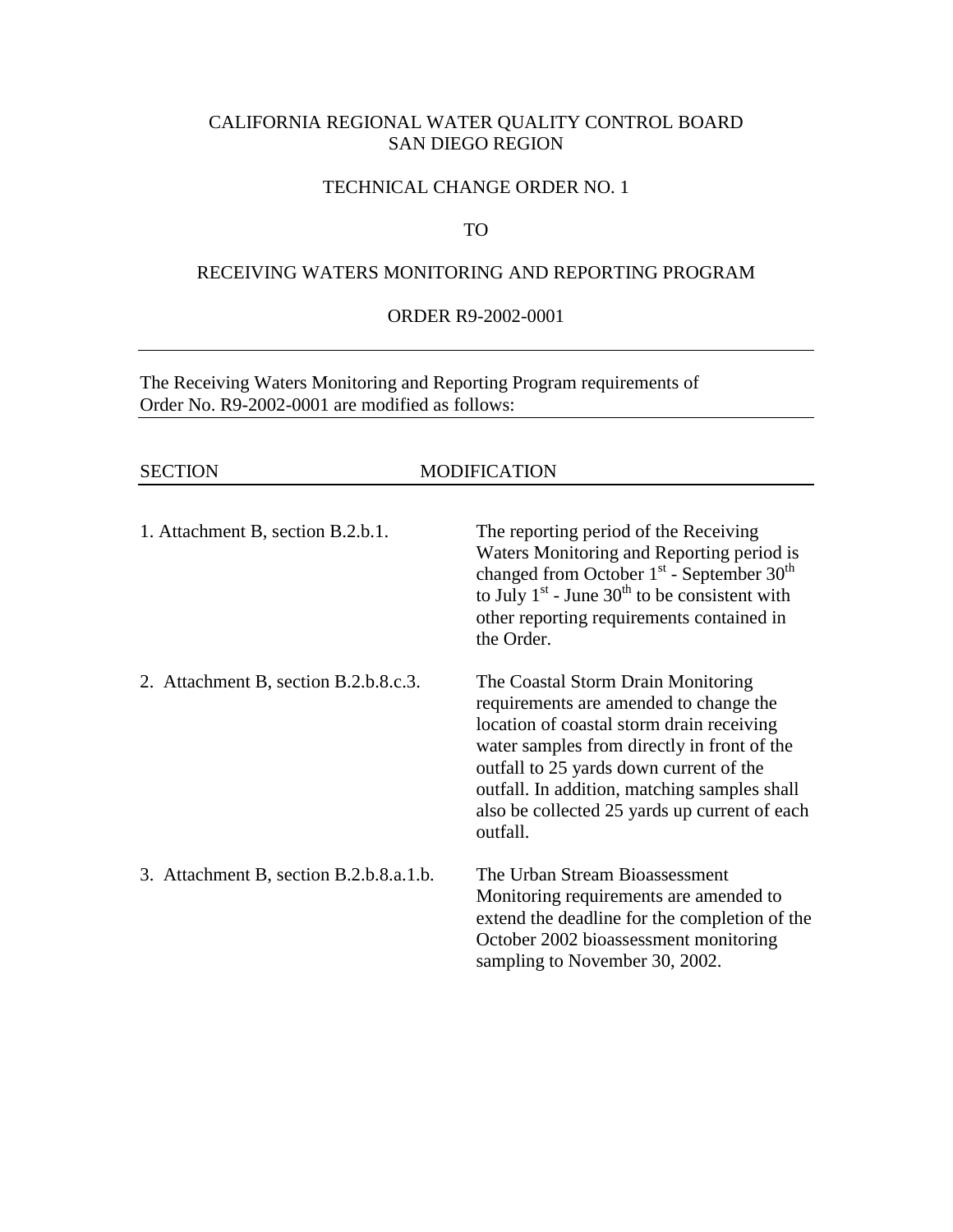| 4. Attachment B section B.2.b.8.a.1.f. | The Urban Stream Bioassessment<br>Monitoring requirements in Attachment B<br>are amended to add a new section<br>$(B.2.b.8.1.f)$ to include the additional water<br>chemistry and toxicity parameters proposed<br>by the Copermittees. Henceforth section<br>B.2.b.8.a.1.f shall read as follows: "In<br>addition to the three replicate benthic<br>macroinvertebrate samples, the<br>Copermittees shall, at a minimum, collect<br>and analyze water column samples for the<br>following constituents: Nutrients<br>(nitrate+nitrite, total ammonia, total Kjedahl<br>nitrogen, total phosphate, orthophosphate),<br>Total Suspended Solids, Volatile Suspended<br>Solids, Turbidity, pH, Oil and Grease -if<br>sheen is present, Temperature, Dissolved<br>Oxygen, Electrical Conductivity, Hardness,<br><b>Total and Dissolved Heavy Metals</b><br>(cadmium, copper, chromium, nickel,<br>selenium, zinc), and Organophosphate<br>Pesticides (diazinon, chlorpyrifos).<br>Beginning in May 2003, the Copermittees<br>shall also collect water column samples for<br>aquatic toxicity testing using Selenastrum,<br>Hyallela azteca, and Ceriodaphnia as test<br>organisms." |
|----------------------------------------|-------------------------------------------------------------------------------------------------------------------------------------------------------------------------------------------------------------------------------------------------------------------------------------------------------------------------------------------------------------------------------------------------------------------------------------------------------------------------------------------------------------------------------------------------------------------------------------------------------------------------------------------------------------------------------------------------------------------------------------------------------------------------------------------------------------------------------------------------------------------------------------------------------------------------------------------------------------------------------------------------------------------------------------------------------------------------------------------------------------------------------------------------------------------------------|
| 5. Section I.2.                        | The submittal date for the Annual Report is<br>changed from November 9 <sup>th</sup> to November<br>15 <sup>th</sup> of each year beginning November 15,<br>2002.                                                                                                                                                                                                                                                                                                                                                                                                                                                                                                                                                                                                                                                                                                                                                                                                                                                                                                                                                                                                             |
| 6. Section M.2.                        | The submittal date for the Annual Report is<br>changed from November 9 <sup>th</sup> to November<br>15 <sup>th</sup> of each year beginning November 15,<br>2002 to coincide with the submittal date of<br>Annual Reports pursuant to Order No. R8-<br>2002-0010.                                                                                                                                                                                                                                                                                                                                                                                                                                                                                                                                                                                                                                                                                                                                                                                                                                                                                                             |
| 7. Section O.5.b.                      | The submittal date for the Annual Report is<br>changed from November 9 <sup>th</sup> to November<br>15 <sup>th</sup> of each year beginning November 15,<br>2002 to coincide with the submittal date of<br>Annual Reports pursuant to Order No. R8-<br>2002-0010.                                                                                                                                                                                                                                                                                                                                                                                                                                                                                                                                                                                                                                                                                                                                                                                                                                                                                                             |